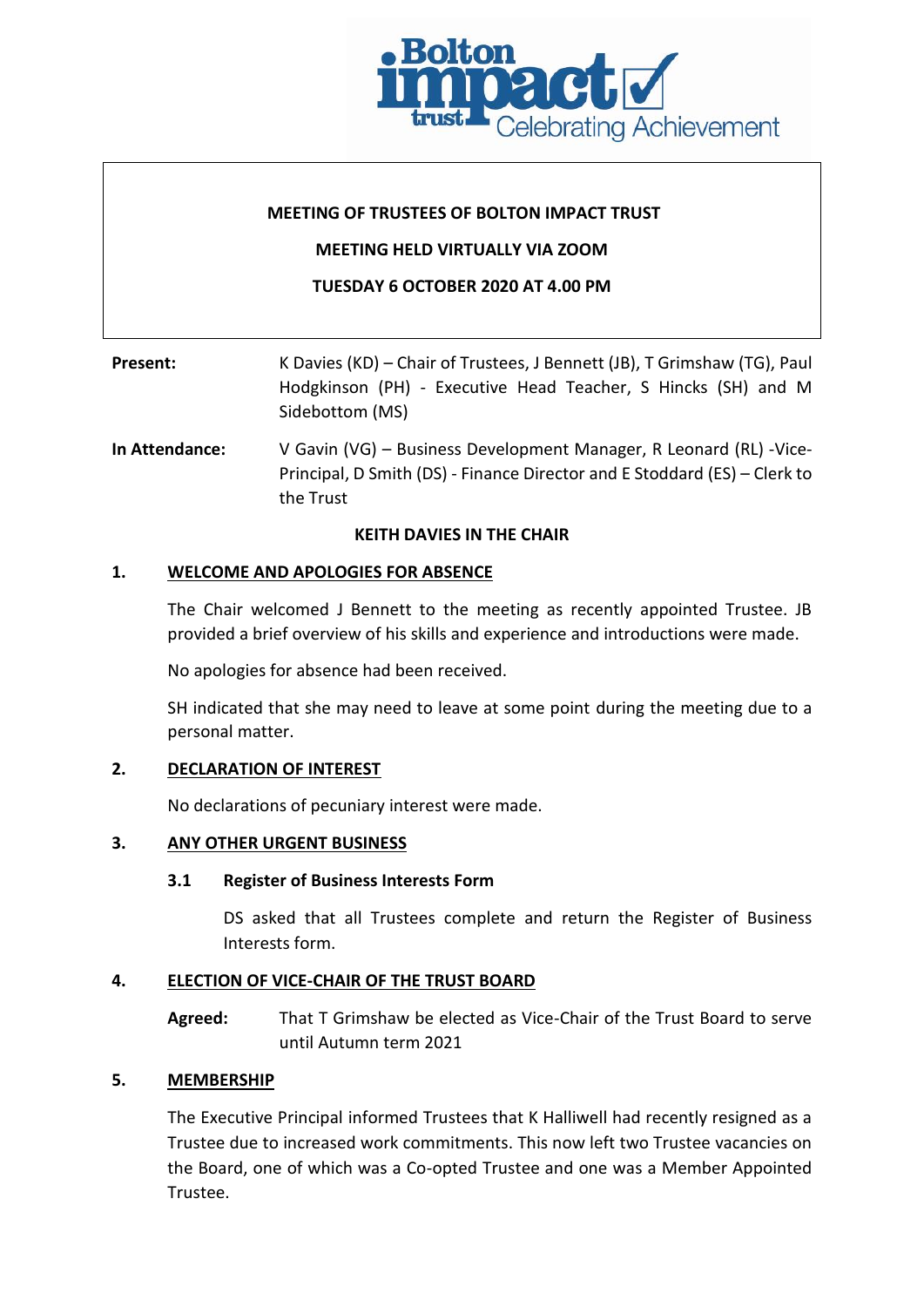Trustees discussed any skills gaps on the Board; it was agreed that there was ample educational experience on the Board and a representative from the Health, particularly the Mental Health sector, would be beneficial. PH stated that he now had some contacts in Public Health from his recent work so he would investigate this further to see if any colleagues were keen to undertake the role. It was further suggested that Finance, Business, and IT skills would be advantageous for the second vacancy. MS stated that having a Trustee with IT skills could help support Blended Learning.

**Agreed:** That KD and PH be delegated responsibility to fill the vacancies taking into account the skills gaps discussed

# **6. MINUTES OF PREVIOUS MEETING AND MATTERS ARISING**

**Agreed:** To approve as a correct record the minutes of the Trust Meeting held on Tuesday 14 July 2020

## **Matters Arising**

In response to questions PH confirmed that the actions relating to the Local Governing Boards were now completed. There had been a focus on recruiting Local Governors via Twitter, which had been very successful with only two Co-opted vacancies remaining across all the academies.

# **7. TERMS OF REFERENCE**

## **7.1 Scheme of Delegation**

A copy of the current Scheme of Delegation had been uploaded to the Gateway. The Scheme of Delegation needed updating so it was suggested that a Working party be formed to review this document and any changes be ratified at the next meeting. In response to questions PH confirmed that the Scheme of Delegation was still suitable to be used in the meantime.

**Agreed:** That the Scheme of Delegation be reviewed by PH, KD, RL and DS and presented at the December meeting for ratification

**Action:** ES (next agenda)

## **7.2 Terms of Reference**

The Terms of Reference had been uploaded to the Gateway. Trustees agreed that this document was fit for purpose and no changes were proposed. However, if changes were needed once the Scheme of Delegation had been reviewed then these would be brought to the next Trust meeting for approval.

**Agreed:** That the Trust Board Terms of Reference be approved

# **7.3 Committee Membership**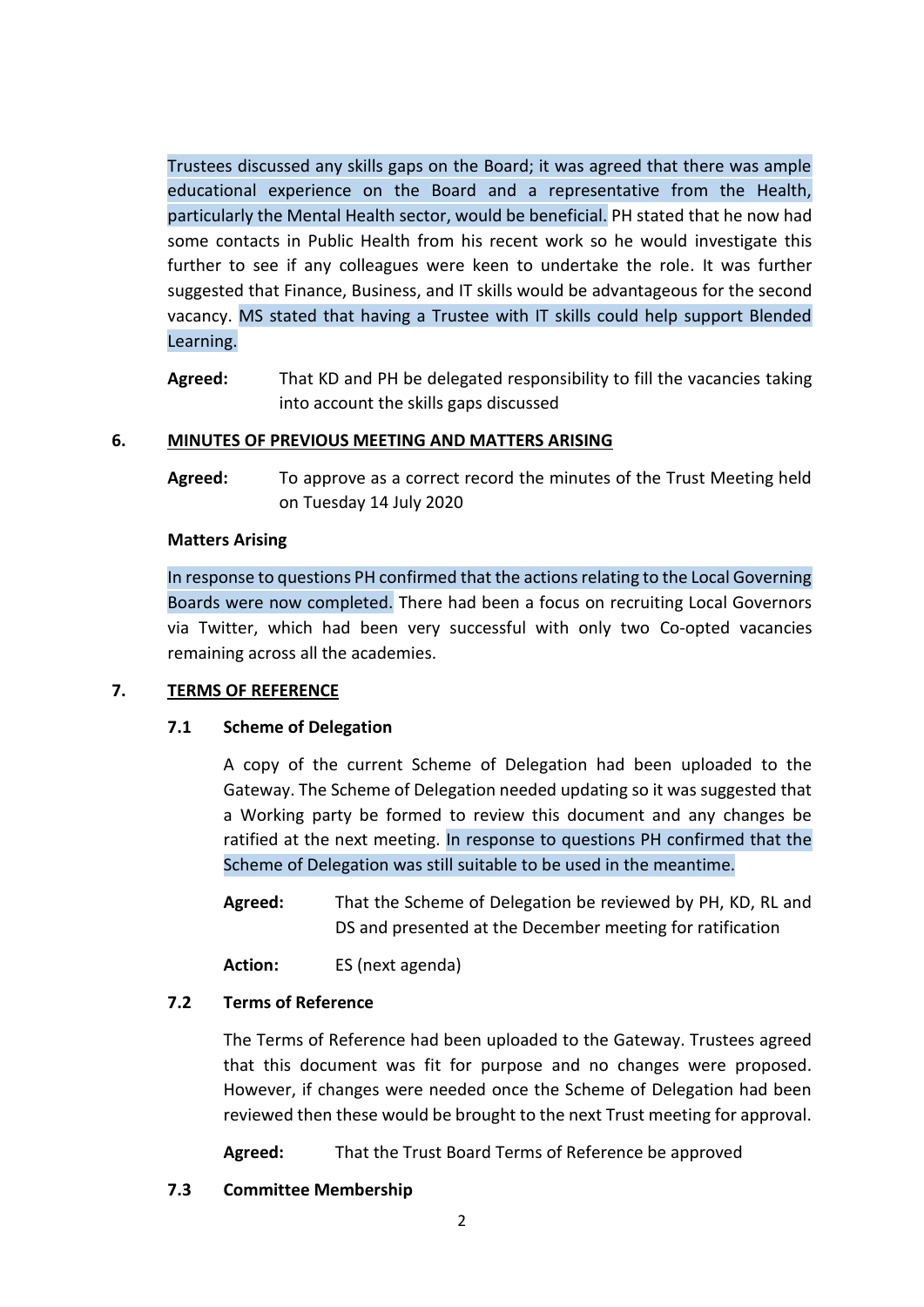Trustees discussed the membership of the Committees. It was proposed that JB join the Risk & Audit Committee in place of KH.

**Agreed:** That J Bennett join the Risk & Audit Committee

# **8. EXECUTIVE PRINCIPAL UPDATE TO TRUSTEES**

The Executive Principal reported that Trustees had met informally on 17 September 2020 and a detailed update had been provided at that point.

# **COVID Response**

PH stated that his involvement in other strategic groups had been very helpful in informing the Trust's COVID response. These groups had included:

- LA Tactical Co-ordination Group
- Health Protection Board
- Bolton Learning Alliance (BLA)
- National AP Executive Board

A weekly call to Stephen Bagnall at the DfE was also taking place.

# **Academy Sites**

PH provided an overview of the work that had taken place on the academy sites to make them COVID safe. Some staff were needing to self-isolate and some had taken COVID tests but so far these had all returned a negative result.

It was noted that staff spoke to pupils regularly about COVID symptoms and the risk to themselves and others. No academies had yet had to close bubbles as no pupils had tested positive. A Trustee asked if pupils were complying with the COVID rules. PH explained that a small number of SEMH pupils at Lever Park were challenging the rules, particularly regarding the wearing of face masks and social distancing, so this was being closely monitored. Pupils in all academies tended to benefit from close contact support but this was no longer an option, so all staff had been required to adapt their approach to any challenging behaviour.

PH provided an update on how the academies were taking a socially distanced approach to learning including virtual assemblies. Senior Leaders were also socially distancing and had adopted the Distance Leadership Strategy.

An overview of the attendance figures for each academy were provided. Attendance at Lever Park had dipped to 41% so the Executive Principal and Vice Principal were monitoring this closely.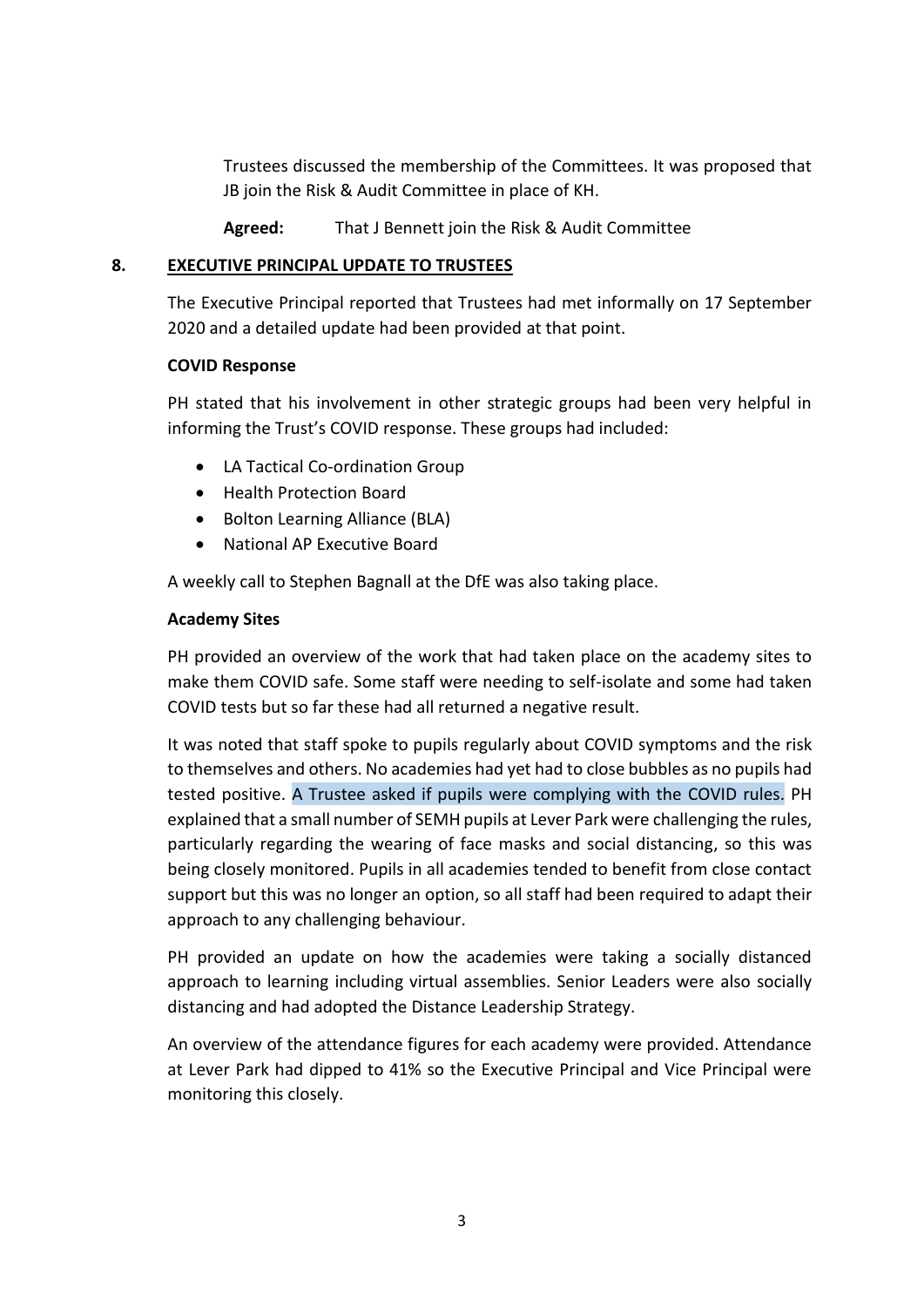# **Local Governing Boards (LGBs**)

Newly appointed Local Governors had now commenced their roles and had been assigned Link Governor Roles. Local Governors had participated fully in Governor Week.

The Academy Lead report template to the LGBs had changed for this term and was much more succinct. PH stated that he would like to share these reports with Trustees on a regular basis. ES advised that all LGB reports were uploaded to the Gateway and Trustees had access to these documents.

COVID was having a significant impact on the Trust's finances but this would be discussed further under the Financial Report.

On behalf of Trustees, the Chair thanked the Executive Principal and his team for the huge amount of operational work that had been undertaken to ensure both staff and pupils could work and learn safely.

# **9. SUMMER OUTCOMES**

# **Outcomes Analysis 2020**

RL reported that a huge amount of work had been carried out on the grading process. Academy staff had worked with other staff across the Trust and mainstream colleagues.

There had been a significant increase in the number of Year 11 pupils in 2019/20, with an additional 38 pupils from the previous year. RL reported that there had been an increase across the Trust in the number of pupils achieving at least 1 GCSE grade 1-9 in English and in Maths as well an increase in those gaining a 4-9 in maths. English saw a slight drop in the number of pupils achieving a 4-9 however this correlated with a lower number of pupils predicted a 4 or above. There was a significant rise in the number of pupils meeting their GCSE baseline targets. English moved from 67% in 2018-19 to 81% in 2019-20. Maths increased from 58% to 80%.

A significant amount of work had taken place on developing the curriculum prior to lockdown. Youth Challenge had expanded their curriculum with the introduction of qualifications in Hair and Beauty and History as well as an increase in qualifications in Sports Leaders and PSE and higher-level qualifications in Construction. There had been a push on alternative subjects at Park School, which had been well received. The number of GCSE's available to pupils had increased from 9 to 11 with the replacement of Double Science with the individual sciences. BTEC Hair and Beauty had been successful in engaging pupils at the Wellbeing Centre who were unable to gain other qualifications.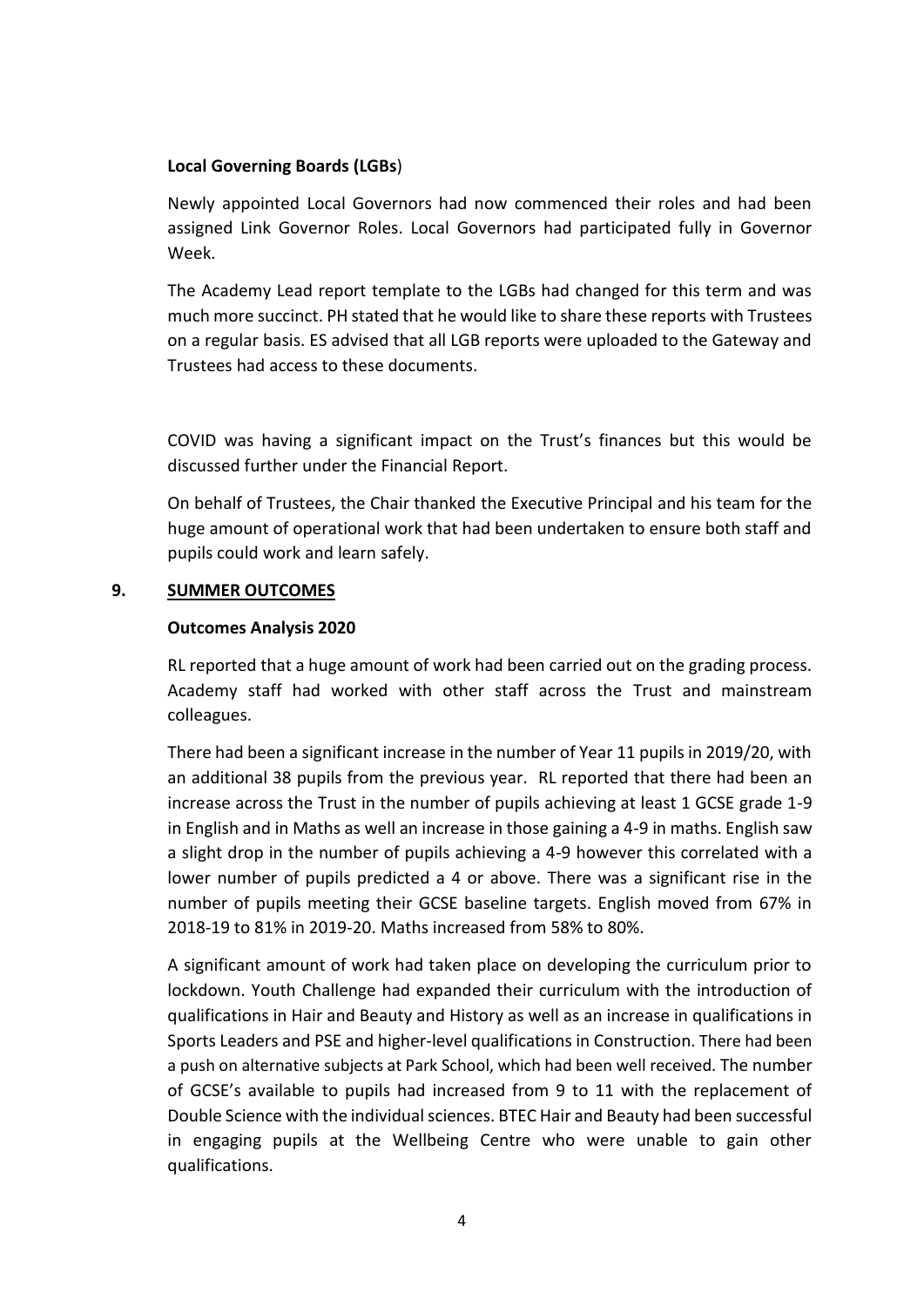RL stated that the academies had worked hard in trying to find a subject for everyone. Academies that traditionally offered academic subjects were now embracing vocational subjects and vice versa. Pupils who previously refused to engage at all had engaged with the BTEC Hair and Beauty courses and had secured successful Post-16 outcomes. MS stated that Post-16 destinations was the real test for the Trust and 113 pupils out of 115 leaving with a nationally recognised qualification was a testament to the work that all staff put in. RL stated that some funding had been received and Youth Challenge had allocated a set worker to focus on retaining the Year 11 destinations.

A Trustee referred to the issues in English last year at Youth Challenge and asked for an update on this. RL stated that a huge amount of work had taken place in English with a significant amount of analysis taking place. Good progress had been seen from the mock exams and it was felt that this would have continued if the exams had taken place.

KD referred to the areas of development for each academy in the report and asked if these were included in the Academy Leads performance management. RL confirmed that these were included in the performance management and a lot of focus was placed on this.

PH stated that a significant amount of qualifications were now available to pupils, the curriculum was well tailored, and the offer had been recognised by Ofsted. Pupils were prepared to leave alternative provision ready to compete with their mainstream peers.

## **10. FINANCE**

## **Financial Monitoring**

#### **Indicative Outturn 2019/20**

DS referred Trustees to the Financial Monitoring Report and highlighted the indicative final outturn position (both revenue and capital) for the 2019/20 year, based upon transactions that had occurred in the period 1st September 2019 to 30th September 2020. The Trust's Balance Sheet position, as at 31st August 2020, the financial impact of reduced pupil numbers in September 2020, arising from the Coronavirus situation and the projected cashflow position for the period up until August 2021 were also included in the report.

DS provided an update on the Capital Resources and the summarised Balance Sheet, which was subject to external audit. DS reported that the pension deficit had been revalued in August 2020 and had now increased to £4.565m, which was an increase of £1.949m. DS reported that he had contacted the External Auditor regarding this significant increase, who had confirmed that this was beyond the control of the Trust and should not be a cause for concern for Trustees. Trustees noted the increase and agreed to keep this under regular review.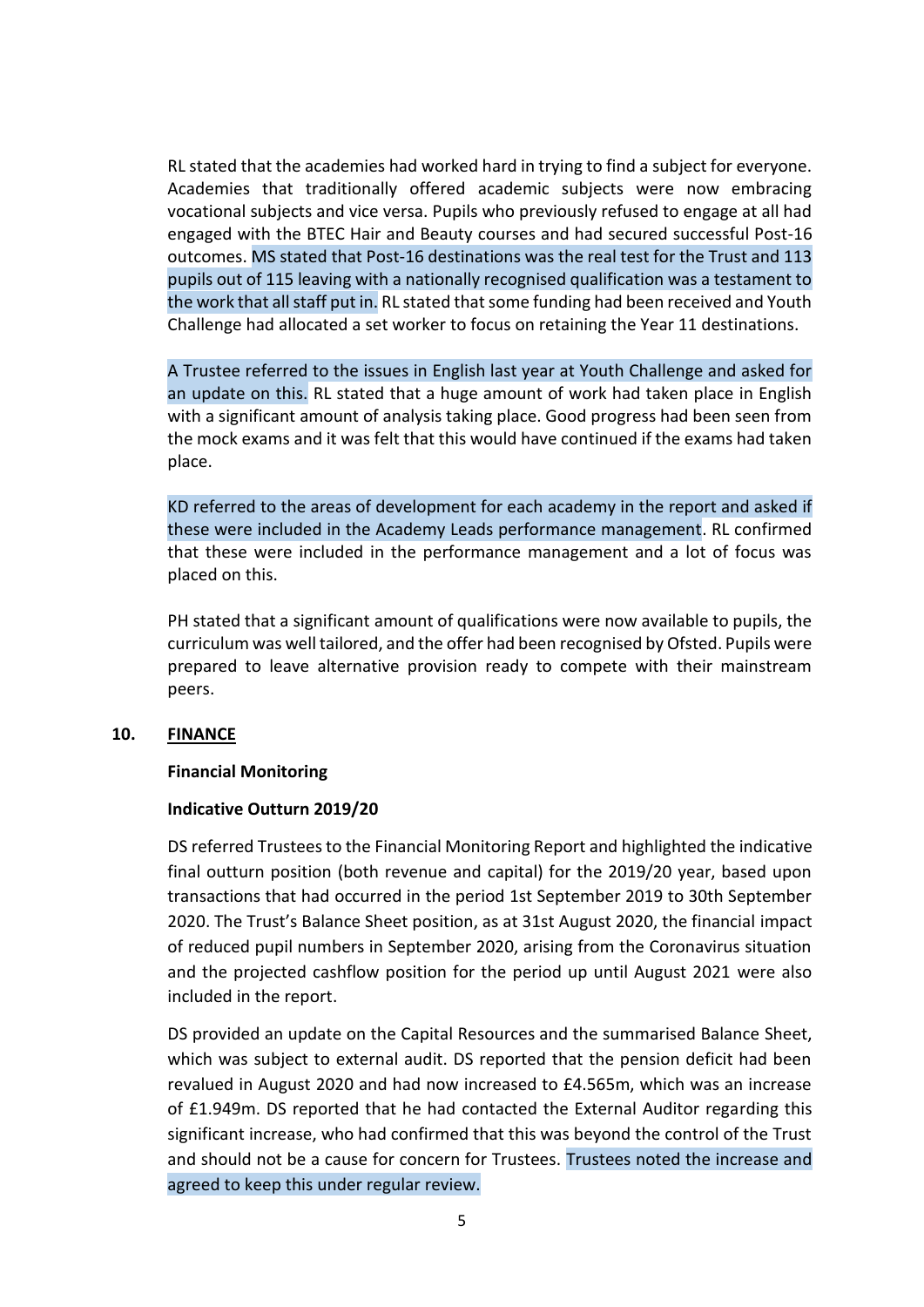#### **2020/21 Financial Update**

Trustees were informed that due to the current situation, the starting number of pupils for the 2020/21 financial / academic year, was significantly less than that of previous years. There were currently 34 less pupils than anticipated in the budget, DS advised that if this reduction in numbers continued then the financial impact for the whole year could reach £800,000. A Trustee asked if the increase in traded services would mitigate this impact. DS confirmed that it would mitigate this to some extent but not enough. Initial DfE guidance received in relation to the impact of Coronavirus on funding advised that for the summer term, schools should continue to fund AP based on previous patterns of placements and commissioning. However, this seemed to be at the discretion of the Local Authority and Bolton were currently basing the numbers on actual pupil numbers rather than previous commissioning patterns. A Trustee referred to the Executive Principal's discussions with colleagues in similar provisions and stated that there should be consistency in the way that APs were funded during the pandemic. DS explained that BIT's commitment with Bolton LA was different from other APs as the Dynamic Purchasing System (DPS) was a purely contractual agreement rather than a Service Level Agreement. PH and DS were due to meet with Bernie Brown, Director of People Services, tomorrow to discuss this further. PH stated that if BB would not commit to the previous patterns then Trustees would need to look at making significant changes to mitigate this loss of income. KD suggested that an extraordinary meeting may need to be convened to discuss the financial strategy moving forward.

DS reported that the reduced income was also impacting the cashflow by around £50 - £60k per month. Two cashflow scenarios were provided based upon funding being on actual pupil numbers or previous commissioned places. If funding continued to be based on actual numbers this would present real challenges by December and discussions had been held with the ESFA to mitigate this via a £300,000 loan, which would be back up by a robust Business Plan.

A Trustee stated that the Trust had worked extremely hard to improve the financial position only to be facing new financial challenges, which are out of the Trust's control due to COVID 19. MS stated that secondary schools were now beginning to stabilise following the return to school and exclusions would inevitably start to increase. This may be a temporary situation for the Trust, but the challenge would be to manage this until exclusions returned to the usual numbers. PH concurred with this and stated that the LA would need BIT to offer its usual provision once exclusions increased; however, they were unlikely to be able to do this if they continued to receive funding for actual pupil numbers rather than previous commissioning patterns. This point would be stressed to the LA. TG stated that it would be crucial for the Trust to be proactive in presenting ideas to the LA to try and resolve this situation.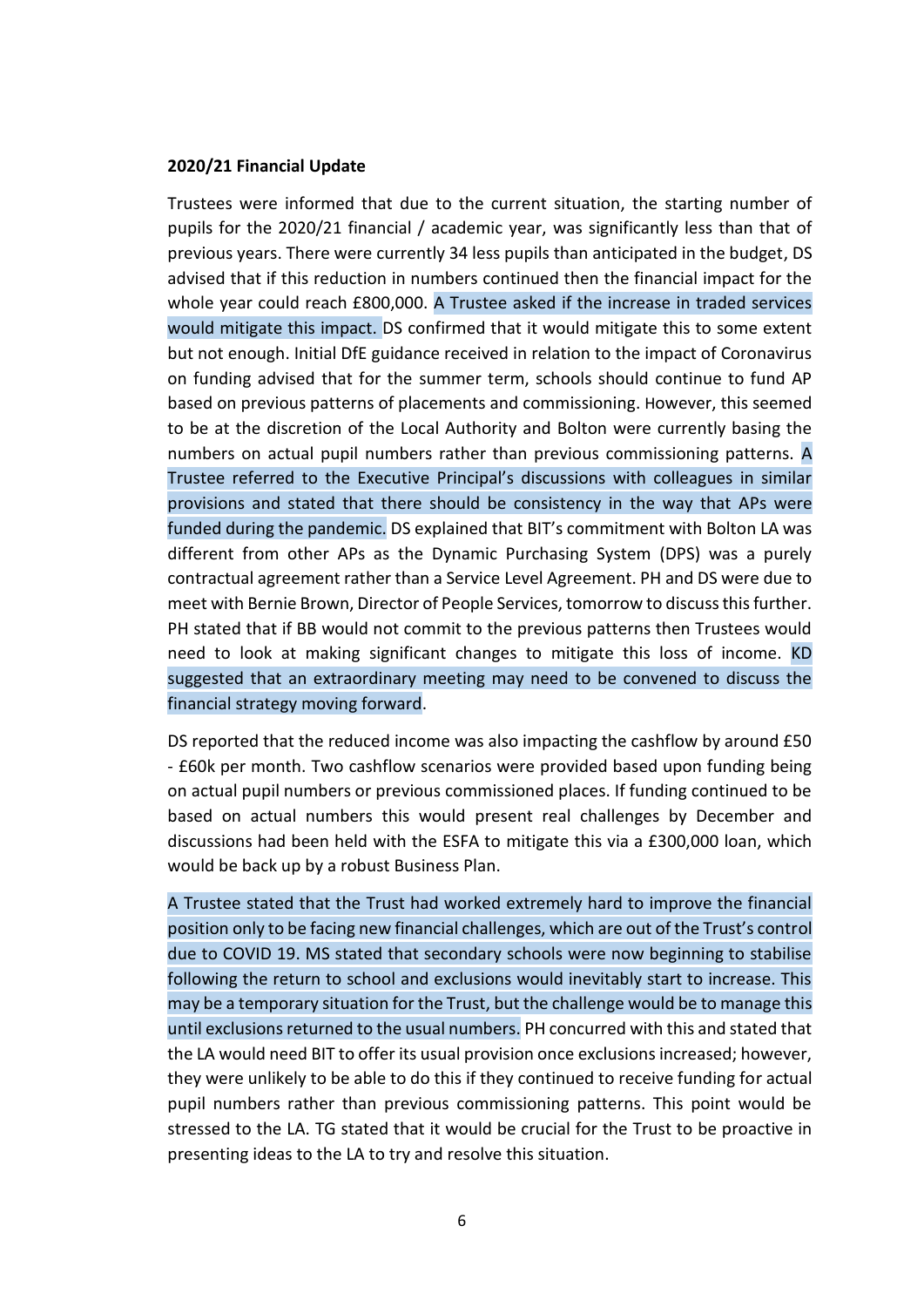**Agreed:** That the Financial Update including the summarised Balance Sheet be received and noted

# **ESFA Communications**

A copy of the letter from Eileen Milner, Chief Executive of the ESFA, to the Trust's Accounting Officer had been uploaded to the Gateway. DS provided a brief overview of the content of the letter but added that there was nothing to highlight that Trustees were not already aware of.

**Agreed:** To receive and note the letter from Eileen Milner, Chief Executive of the ESFA, to the Trust's Account Officer

# **11. BUSINESS DEVELOPMENT**

The Chair introduced Victoria Gavin, newly appointed Business Development Manager, to Trustees. VG provided an overview of her employment background and provided her initial thoughts on the Trust's Business Development Plan. Trustees were informed of the short, medium, and long-term priorities and it was reported that 130 letters had been sent out to schools regarding the Traded Provision. VG stated that she was currently working on the Trust Brand and each academy would receive brand guidelines. Research had been conducted into the current logo and a decision made to retain this.

# **12. BOLTON GOVERNANCE SERVICES TRAINING PROGRAMME 2020/21**

The Clerk reported that the Bolton Governance Services Training Programme for 2020/21 was available and Trustees could book courses online. Several courses were being offered online during the Autumn Term 2020 including the Governance Induction, which may be beneficial for newly appointed Trustees. RL stated that the training on Statutory Committees may be beneficial for Trustees and Local Governors. The Clerk suggested that RL contact Marie Foley to see whether this could be held inhouse if several governors were looking to attend.

## **13. DATES OF NEXT MEETING**

Trustees were reminded of the agreed meeting dates for 2020/21:

## **Autumn Term:**

| <b>Standards</b>    | Friday 13 November 2020 at 11.00am |  |
|---------------------|------------------------------------|--|
| Finance             | Friday 13 November 2020 at 1.00pm  |  |
| Risk & Audit        | Friday 27 November 2020 at 11.00am |  |
| Trust               | Tuesday 15 December 2020 at 4.00pm |  |
| <b>Spring Term:</b> |                                    |  |
| <b>Standards</b>    | Friday 5 March 2021 at 11.00am     |  |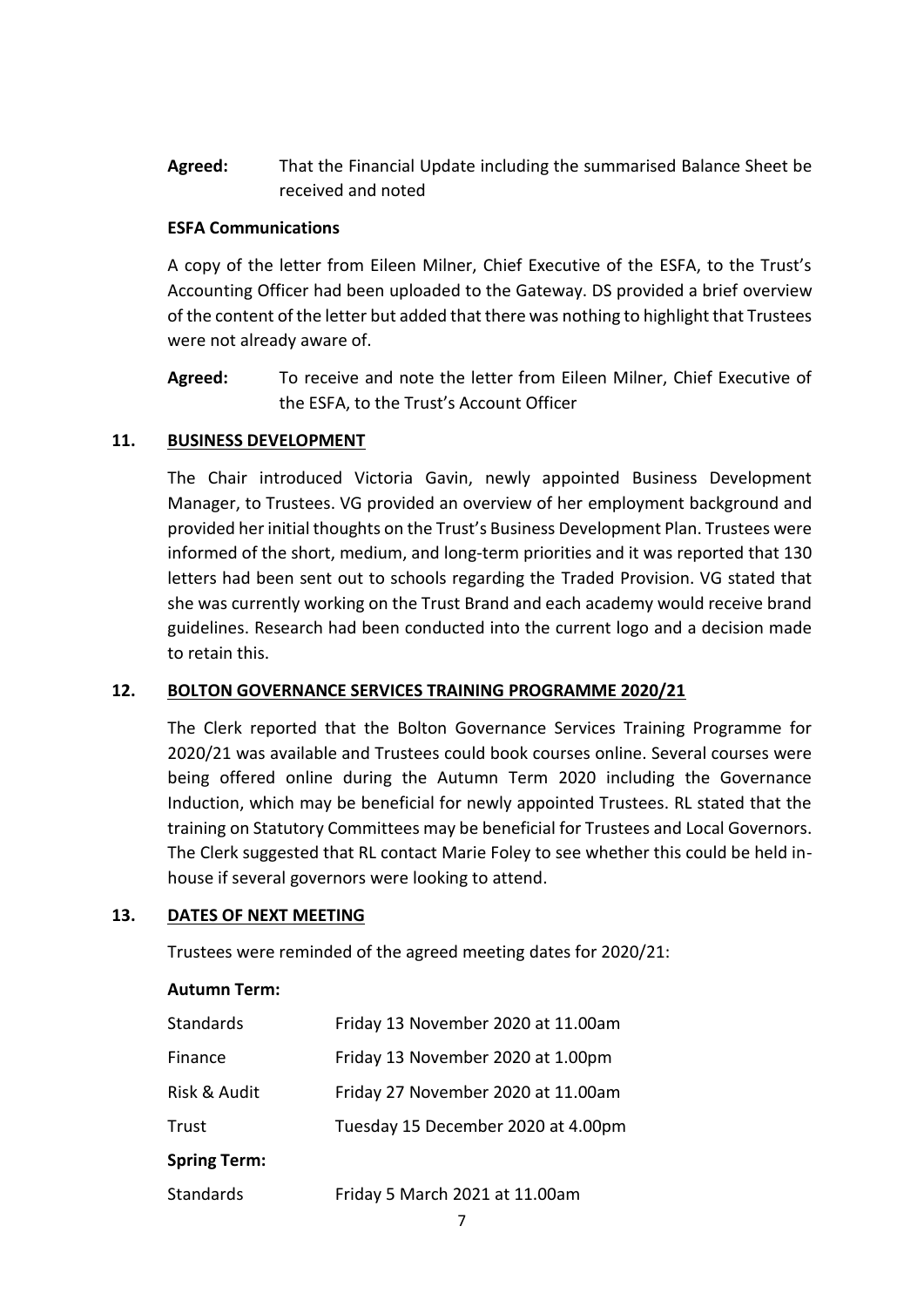| Finance             | Friday 5 March 2021 at 1.00pm   |  |
|---------------------|---------------------------------|--|
| Risk & Audit        | Friday 19 March 2021 at 11.00am |  |
| Trust               | Tuesday 30 March 2021 at 4.00pm |  |
| <b>Summer Term:</b> |                                 |  |
| <b>Standards</b>    | Friday 11 June 2021 at 11.00am  |  |
| Finance             | Friday 11 June 2021 at 1.00pm   |  |
| Risk & Audit        | Friday 25 June 2021 at 11.00am  |  |
| Trust               | Tuesday 13 July 2021 at 4.00pm  |  |

## **14. ANY OTHER URGENT BUSINESS**

# **14.1 2021/2022 HOLIDAY PATTERN**

A copy of the proposed 2021/22 holiday pattern had been uploaded to the Gateway. It was noted that the proposed pattern was in line with local secondary schools.

**Agreed:** That the 2021/22 holiday pattern be approved

# **15. CONSENT TO ABSENCE**

MS reported that D McKeon (DMc) had submitted his apologies during the meeting.

**Agreed:** To consent to the absence of D McKeon

## **16. CONFIDENTIALITY**

**Agreed:** That no items of discussion at this meeting be designated as confidential in accordance with the Academy's Memorandum and Articles of Association

PH thanked all Trustees for their hard work and support.

With no further business the meeting closed at 5.30 pm

Signed as a correct record:

Date: \_\_\_\_\_\_\_\_\_\_\_\_\_\_\_\_\_\_\_\_\_\_\_\_\_\_\_\_\_\_\_\_\_\_\_\_\_\_\_

(Chair of Trust Board)